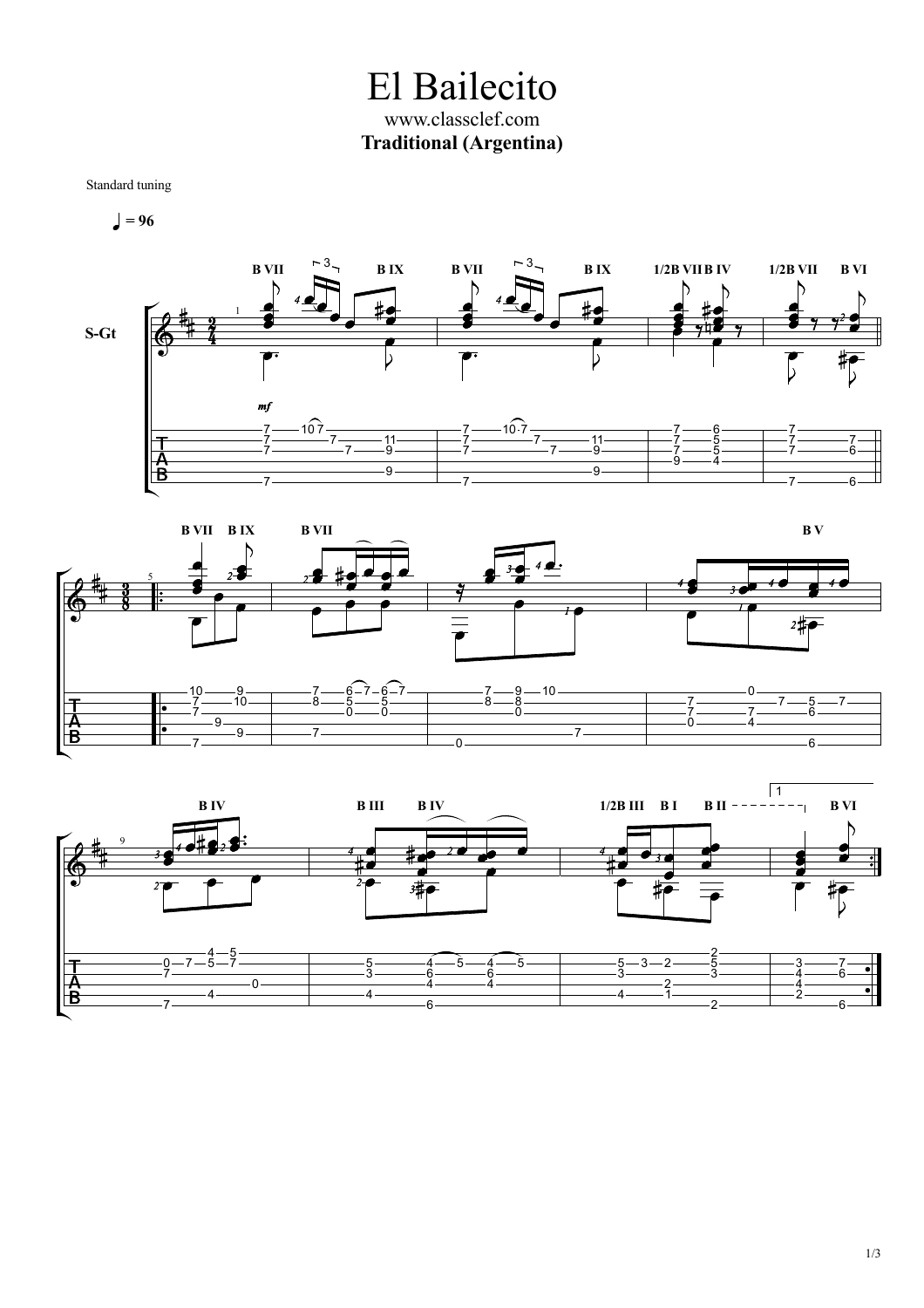

rit.